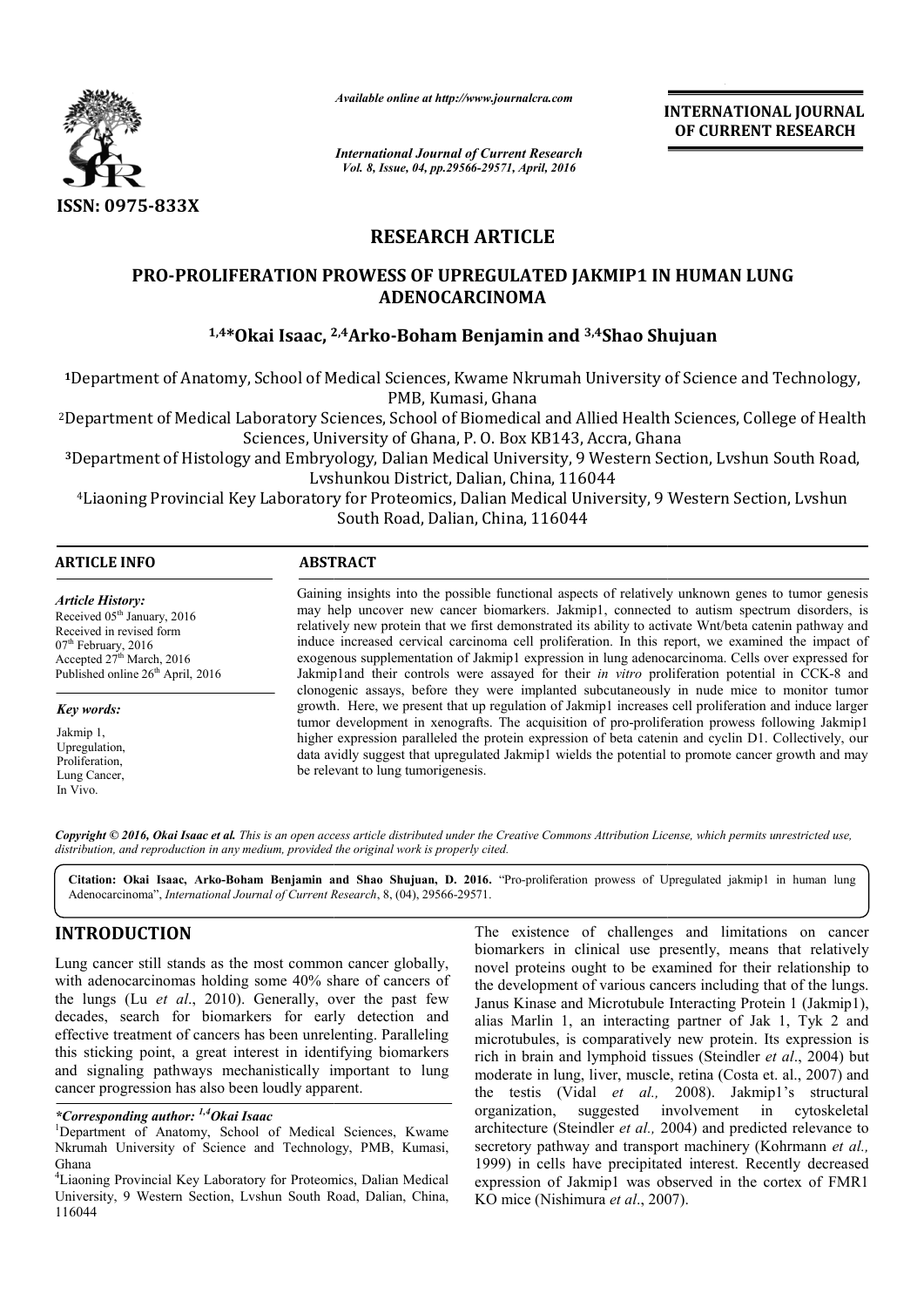Also, Jakmip1 was reported to attenuate the cytotoxic ability of T lymphocytes (Libri *et al.,* 2008) and induced abnormal morphogenesis and migration in rat cortical pyramidal neurons (Vidal *et al*., 2012). Abnormal expression of Jakmip1 gene has been implicated in two genetic conditions linked to human autism (Nishimura *et al*, 2007; Bill and Geschwind, 2009). While its impact on various cell programmes and possible role in neurological disorders is gradually garnering attention, nothing is known of its significance to cell growth and proliferation. Jakmip1 interaction with Jaks has provoked the belief that it may have a role in Jak signaling pathways, an aspect of which-the Jak/Stat pathway-has been connected to the development of some cancers. Jakmip1functional relationship to cancer development has not been examined. We previously reported that Jakmip1 is dysregulated in lung tumors and that when upregulated in a cervical cancer cell line, could induce Wnt pathway activity, enhance beta catenin build up and increase *in vitro* cell proliferation (Okai *et al.,* 2013). In our new study, we were interested in testing the proliferative power of increased Jakmip1 expression in a lung cancer cell line. We used both *in vitro* and *in vivo* models to examine Jakmip1's potential role in lung tumorigenesis. Now, we submit further evidence that, increased proliferation of cancer cells following Jakmip1 overexpression is not restricted to cervical cancer cells but even so for lung adenocarcinoma cells. Furthermore, in our xenograft model, Jakmip1 upregulation lead to the formation of larger tumours in nude mice, projecting increased expression of Jakmip1 as having potential oncogenic characteristics. Using immunoblotting techniques, mechanistic pathway studies of proteins, suggested that perhaps the means by which Jakmip1enhances cell proliferationis is by upregulating beta-catenin and cyclin D1

# **MATERIALS AND METHODS**

proteins.

# **Plasmids, Cell Culture and Transfection**

Plasmids were constructed as described elsewhere in our previous report (Okai *et al.,* 2013). Briefly, Jakmip1 promoters were PCR amplified from genomic DNA and then cloned in pcDNA3.1 expression vector and evaluated by gel electrophoresis and DNA sequencing. Lung adenocarcinoma cells, A549 were routinely cultured in RPMI 1640 (Gibco) supplemented with 10% fetal bovine serum (Hyclone) and 1% penicillin-streptomycin (Beyotime), and grown at 37°C, 5%  $CO<sub>2</sub>$  in a humidified incubator. For transfection, cells were seeded in a 6-well plate at a density of  $1x10^6$  cells per well and cultured to 90% confluence and 4µg of Jakmip1 plasmid or expression vector (pcDNA 3.1)alone was transfected using Lipofectamine 2000 (Invitrogen) according to the manufacturer's instruction.

After 24 hours, the medium was replaced with normal medium. For the generation of stable cell lines, the transfected cells were selected with 250µg/ml of Geneticin 418. After selection, they were maintained in regular medium containing 200µg/ml G418. pcDNA3.1-Jakmip1-A549, pcDNA3.1-A549 andA549 cells were used for the various assays

# **Western Blot**

Transfected cells in 6-well plates were harvested by trypsinization and cells collected by centrifugation before being treated with RIPA lysis buffer and protein samples prepared and denatured by boiling. Western blot was done as described elsewhere (Yang *et al*., 2012). Briefly, denatured protein samples were separated by SDS polyacrylamide gel electrophoresis (SDS-PAGE) and blotted onto nitrocellulose membrane and blocked in 5% non-fat milk in 1% PBS for 1 hour. Membranes were incubated with the following antibodies - rabbit polyclonal JAKMIP1 antibody (Proteintech,1:500 dilution), mouse monoclonal beta-actin antibody mouse monoclonal beta-actin antibody (Proteintech,1:1000 dilution), mouse monoclonal cyclin D1 antibody (Proteintech, 1:500 dilution),HRP-conjugated goat anti-mouse (Thermoscientific, 1: 1000 dilution), HRPconjugated goat anti-rabbit (Thermoscientific, 1:1000 dilution)-and imaged using Biorad ChemiDoc XRS after Enhanced Chemiluminescence (ECL) reaction.

# **Cell Proliferation and Cytotoxicity Assay**

For cell proliferation assay, cells were seeded at a density of  $5x10<sup>2</sup>$  per well in a 96-well plate in triplicate. After the cells had attached usually after about 12 hours, 10ul of CCK-8 solution (Dojindo) in 100ul of culture medium was incubated with the cells for one hour and optical density (OD) absorbance at 450 nm- was measured to obtain the OD at 0 hour. The proliferation rate was then checked by adding 10ul of CCK-8 to 100ul of medium and measuring the optical density at 24 hour, 48 and 72 hour periods, For each day, measurement were taken hourly for 4 hours.. For cytotoxicity assay,  $5x10^3$  cell population was plated and treated with  $25\mu$ M cisplatin for three days with measurements taken every 24 hours. The culture medium was replaced each day that OD was to be measured before adding CCK-8 solution. On addition of the CCK-8 solution OD was measured after three hours.

# **Colony Formation Assay**

Cells were inoculated at  $3x10^2$ /well in a 6-well plate and grown for 5 days under optimal conditions of  $37^{\circ}$ C,  $5\%$  CO<sub>2</sub> in a humidified incubator. Afterwards, the medium was discarded and the cells were washed twice with 1% PBS and then fixed in methanol for 15 minutes. They were washed again in PBS before 400µl of 5% crystal violet solution was added per well for 20 minutes and then washed off with PBS before colonies were counted. A group of cells numbering at least 50 was taken to represent one colony. Colony counts were done under the microscope (Olympus).

# **In Vivo Tumorigenic Assay**

For our xenograft model, the method described by Seki *et al*. (2002) was adopted. In brief, cells were harvested by trypsinization, washed with 1% PBS and counted. Eight-weekold nude mice (Balb/c-nu) were injected subcutaneously with  $1 \times 10^6$  cells suspended in 150 µl of HBSS. Each mouse received the same dosage at the lower right flanks. Mice were monitored for six weeks, after which they were sacrificed. The developed tumors were excised, and their dimensions (length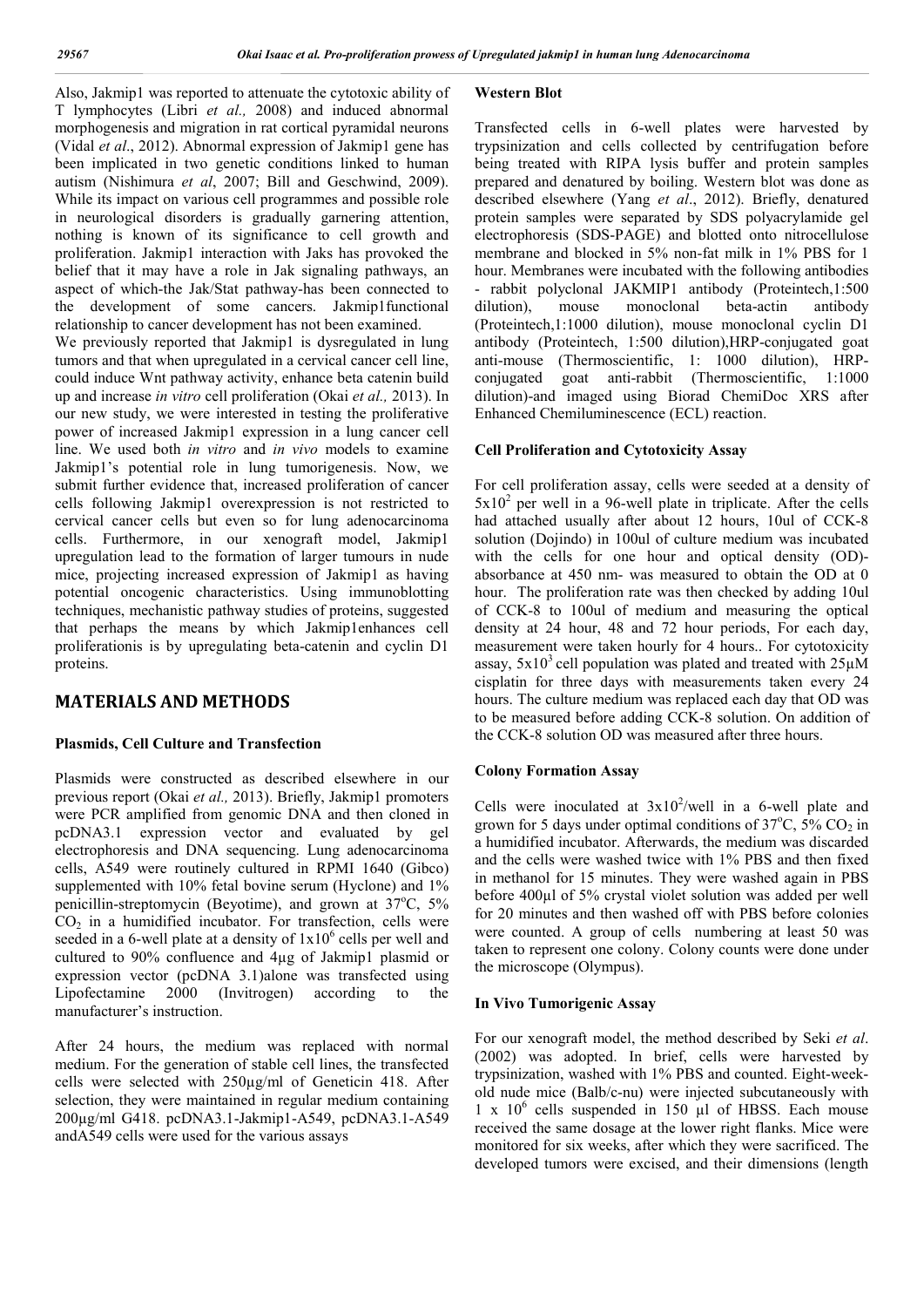and width) and weight were recorded. Tumor volume was calculated as (Length x Width<sup>2</sup>/2). The animal experimentation was conducted by following all relevant international, national and institutional guidelines and regulations.

#### **Statistical Analysis**

The results presented are the mean and standard deviation of three independent experiments. Students' unpaired t-test was performed to compare groups using SPSS 16 software. P Pvalues less than 0.05 were considered statistically significant.

# **RESULTS**

#### **Jakmip1 Higher Expression Promotes Cell Proliferation**

We increased Jakmip1 expression in the human lung adenocarcinoma cells, A549 to test the effect of such genomic augmentation on cell growth. CCK-8 cell proliferation assay demonstrated that Jakmip1 overexpression confers growth advantage. Cells harboring the recombinant Jakmip1 plasmid in culture grew at higher rate than the controls habouring empty plasmid or mock transfected. Mean OD recorded for pcDNA3.1-Jakmip1-A549 cells was significantly higher statistically ( $p<0.05$ ) than those recorded for  $pCDNA3.1-A549$ or A549 cells over the 72 hour period that growth of the test and control groups was monitored (Fig 1A). 1 growth. CCK-8 cell proliferation assay<br>Jakmip1 overexpression confers growth<br>boring the recombinant Jakmip1 plasmid<br>higher rate than the controls habouring<br>nock transfected. Mean OD recorded for<br>A549 cells was significan





#### **Figure 1. Overexpression of Jakmip1 increases cell viability and proliferation. A. CCK-8 cell proliferation assay. B. Clonogenic**  ration. A. CCK-8 cell proliferation assay. B. Clor.<br>assay. C. CCK-8 cytotoxicity test for cell viability

No statistically significant difference in OD values was observed by comparing the control groups. To confirm this observation, we also performed colony formation assay and found that mean number of colonies formed by cells upregulated for Jakmip1 was significantly greater  $(p<0.05)$ relative to the cells without such upregulation (Fig1 B). When these two observations are put together, we believe that Jakmip1 overexpression gives some proliferative power to growing cancer cells statistically significant difference in OD values was<br>rved by comparing the control groups. To confirm this<br>rvation, we also performed colony formation assay and<br>d that mean number of colonies formed by cells<br>gulated for

#### **A549 Viability Is Enhanced By Jakmip1 Overexpression nhanced Overexpression**

In our attempt to examine if increased A549 cell proliferation post-Jakmip1 transfection was founded on cell viability, we In our attempt to examine if increased A549 cell proliferation<br>post-Jakmip1 transfection was founded on cell viability, we<br>carried out cytotoxicity test using cisplatin. CCK-8 cell viability assay revealed that cells overexpressing Jakmip1 were more viable than the untreated or empty plasmid bearing A549 cells (Fig 1C).

Mean OD values obtained for cells having higher expression of Jakmip1 was greater than those with controlled expression of the gene. Statistically significant difference  $(p<0.05)$  was observed between the test and controls. The better survival advantage borne by the Jakmip1 upregulated cells is consistent with the higher proliferative tendency seen in the colony formation and CCK-8 proliferative assays. viable than the untreated or empty plasmid bearing  $A$ <br>Fig 1C).<br>
1 OD values obtained for cells having higher expres<br>
empl was greater than those with controlled expres<br>
2 gene. Statistically significant difference (p<0.0

#### **Elevated Beta-Catenin Expression parallels Jakmip1 Upregulation**

Beta-catenin is major player in the canonical Wnt pathway which activates the expression of its downstream targets such cyclin D1 when there are Wnt ligands and its degradation is shirked. Its expression and the impact thereof on cell growth are important. catenin is major player in the canonical Wnt pathway<br>in activates the expression of its downstream targets such<br>in D1 when there are Wnt ligands and its degradation is<br>ed. Its expression and the impact thereof on cell grow

Thus, we used western blot to assess beta-catenin expression following Jakmip1 upregulation. Protein expression levels of beta-catenin were found to be higher in cells overexpressing Jakmip1 as against cells expressing empty plasmid or those untransfected (Fig 2). Apparently, increased expression of Jakmip1 protein induces higher expression of beta-catenin. llowing Jakmip1 upregulation. Protein expression level<br>ta-catenin were found to be higher in cells overexpres<br>kmip1 as against cells expressing empty plasmid or tl<br>transfected (Fig 2). Apparently, increased expression<br>kmip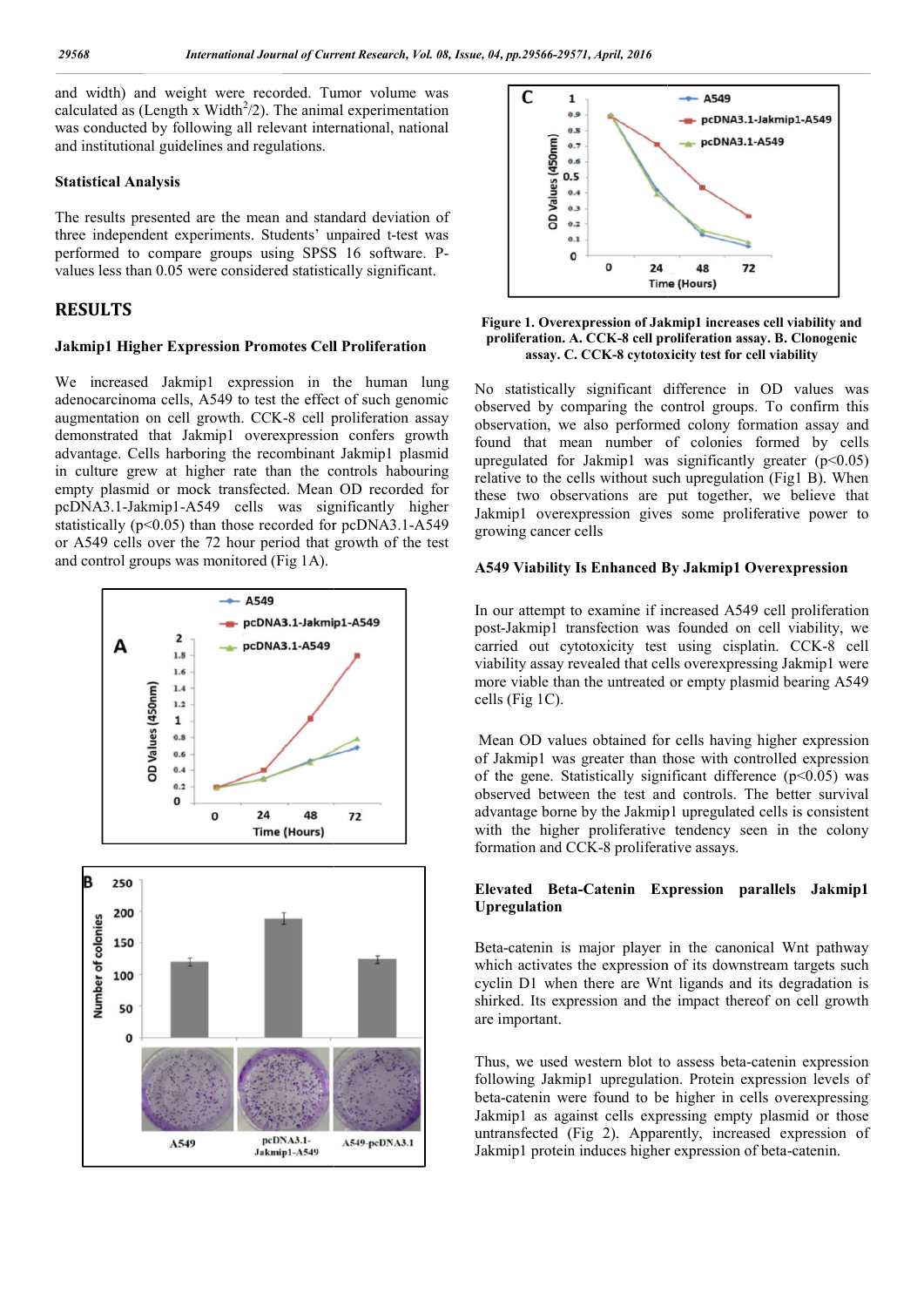

**Figure 2. Increased expression of Jakmip1 elevates beta catenin and cyclin D1 protein expression. (A) Protein expression on immunoblot (B) Graphical illustration of protein level from western blot**

# **Cyclin D1 Protein Expression Increases Upon Jakmip1 Overexpression**

Cyclin D1 is a major regulator of G1/S-phase of the cell cycle and a loyal downstream target of beta-catenin, upon activation of the wnt/beta-catenin pathway. Beta-catenin activation positively regulates this protein. In our attempt to examine the effect of Jakmip1 upregulation of beta-catenin on cyclin D1, we resolved on SDS-PAGE and immunoblotted protein extracts of Jakmip1 upregulated cells and their controls. Consistent with the increased beta catenin expression upon Jakmip1 over-expression, we found that cyclin D1 expression was also amplified in cells upregulated for the recombinant Jakmip1 relative to the controls (Fig 2). Therefore, Jakmip1 upregulation of beta-catenin upstream correlates with the expression of downstream cyclin D1. major regulator of G1/S-phase of the cell cycle<br>wnstream target of beta-catenin, upon activation<br>eta-catenin pathway. Beta-catenin activation<br>ulates this protein. In our attempt to examine the<br>inpl upregulation of beta-cat

## **Jakmip1 Upregulation Induces Larger Tumor Development**

In our quest to assess whether *in vitro* enhanced cell growth following Jakmip1 higher expression translates *in vivo*, nude mice inoculated with cells of the respective treatments were monitored for six weeks. In the xenograft model, mice habouring cells upregulated for Jakmip 1 developed larger tumors with greater tumor volumes than those with expression vector alone or were untransfected (Fig 3).



# Figure 3. Overexpression of Jakmip1 induces larger tumors in<br>xenografts. (A) Paired samples of nude mice with tumors (B) **Excised tumors from nude mice (C) Graph of average tumor**  from nude mice (C) Graph **c**<br>volume from excised tumors

The average tumor volume for the mice injected with cells overexpressing Jakmip1 was significantly greater statistically The average tumor volume for the mice injected with cells overexpressing Jakmip1 was significantly greater statistically  $(p<0.05)$  than those of the mice with cells containing expression vector alone.

# **DISCUSSION**

**Expression Increases Upon Jakmip1**<br> **Experies A. Overexpression of Jakmip1** induces larger tumors in<br>
Excised tumors from nucle mice (C) Graph of average tumor<br>
Tregulator of G1/S-phase of the cell cycle of worm and mice Despite the greater advances made in using various biomarkers for diagnostic, prognostic and therapeutic purposes, there are still limitations on the use of biomarkers in the clinical setting. This has driven immense interest in the continuous search of new biomarkers that have potential for clinical utility in cancer management. Several attempts have been made to elucidate the possible mechanistic roles of proteins aberrantly expressed in tumors. Jakmip 1 is comparatively new protein with scanty data on its relationship to diseases. A study by Nishimura et al. (2007) has implicated dysregulated Jakmip1 in autism spectrum diseases. Earlier, we submitted that *in vitro* spectrum diseases. Earlier, we submitted that in vitro upregulation of Jakmip1 apparently induced canonical Wnt pathway activity by increasing protein expression of beta catenin, and enhanced the proliferation of human cervical carcinoma cells. One of the key trademarks of cancers is increased cell proliferation (Bhatt, 2010), therefore, for a Despite the greater advances made in using various biomarkers<br>for diagnostic, prognostic and therapeutic purposes, there are<br>still limitations on the use of biomarkers in the clinical setting.<br>This has driven immense inter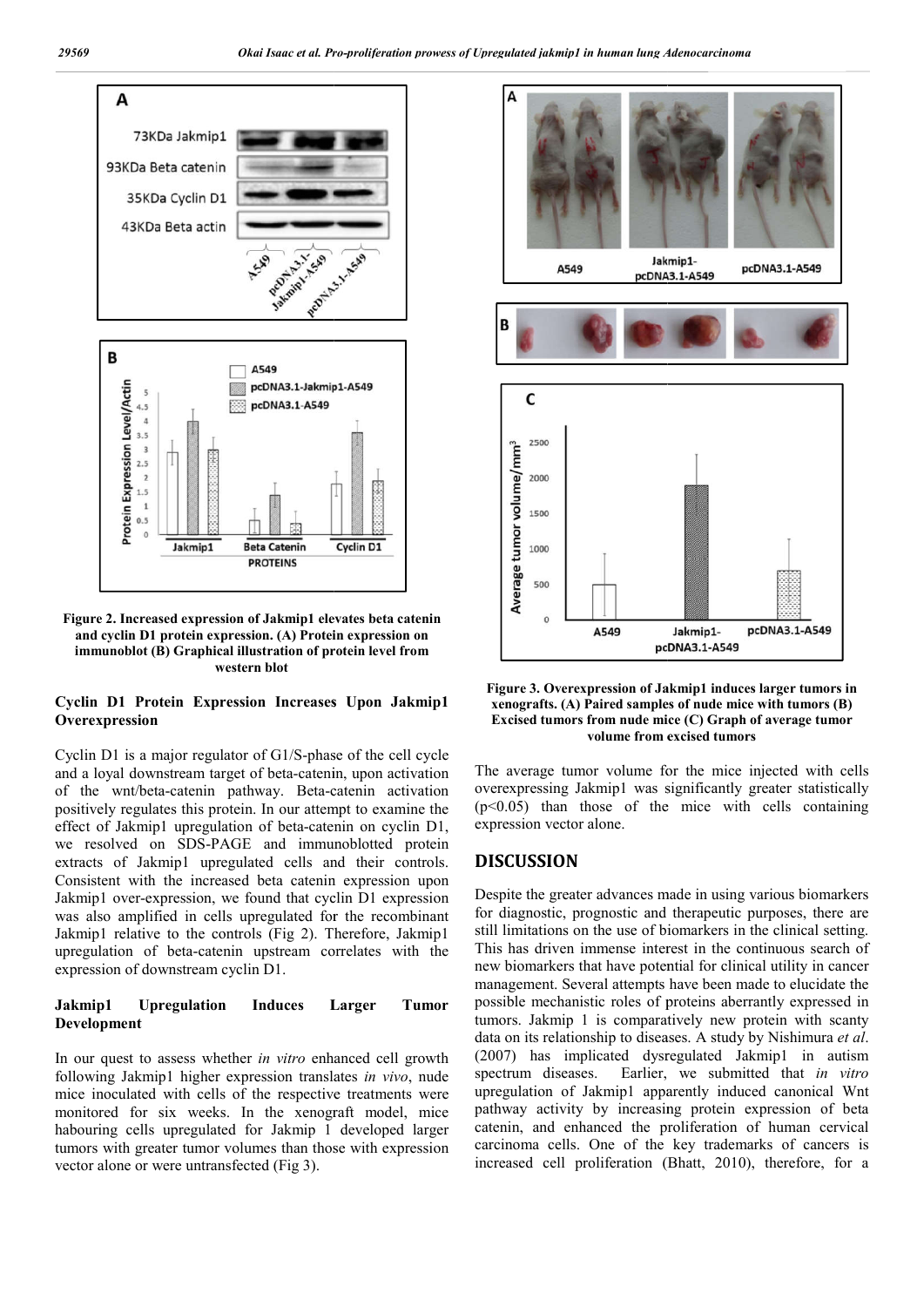relatively newly identified gene like Jakmip1, we were interested in knowing if its pro-proliferation characteristics seen in our earlier report was cancer type specific. Thus we developed both *in vitro* and xenograft models to study the impact of Jakmip1 overexpression in lung tumorigenesis. In our cell proliferation assays, it was observed that increased expression of Jakmip1 protein in the lung carcinoma cells resulted in higher rate of proliferation. Cells overexpressed for Jakmip-1 in CCK-8 and clonogenic assays grew faster than those lacking such genomic augmentation at a significant rate. This is consistent with our previous finding that Jakmip1 higher expression promotes faster growth of cervical carcinoma cells. This observation goes to suggest that the proproliferation potential of upregulated Jakmip 1 may not be restricted to particular cancer types. Having monitored the difference in cellular viability between Jakmip1 upregulated cells and the control by employing cisplatin-induced cytotoxicity, we observed that increased expression of Jakmip1 led to better cell viability. Cells' need for viability is an important requirement if they would be able to respond to any signals for growth and proliferation. Chronic cell proliferation is the most fundamental hallmark of cancers (Hanahan and Weinberg, 2011). Enhanced cell proliferation related to the overexpression of some genes has been implicated in many cancers. For example, *miR-17-92* cluster which is overexpressed in human lung cancers, promotes cell proliferation (Hayashita *et al*, 2005). The nexus between Jakmip1 overexpression and augmented cell propagation seen *in vitro* necessitated that we tested whether our observation is mimicked *in vivo*. We found from our xenograft experimental models that larger tumors were developed by mice subcutaneously implanted with cells upregulated for Jakmip1. There is the indication that *in vitro* induction of increased cell proliferation by Jakmip1 translates *in vivo*. Therefore, higher expression of Jakmip1 may be very relevant to the progression of lung cancers.

Earlier we reported that overexpression of Jakmip1 could induce canonical Wnt pathway activity with resultant accumulation of cytosolic beta catenin and enhance proliferation of cervical carcinoma cell lines *in vitro* (Okai *et al*., 2013). In this work, it was apparent that acquisition of more proliferative competency after Jakmip1 upregulation was linked to the expression of beta catenin and cyclin D1.Consistent with our previous report higher expression of Jakmip1 provoked increased expression of beta catenin and cyclin D1 (Fig. 2). Cyclin D1 protein functionally collaborates with CDK4 and CDK6 to drive cells through G1/S phase of the cell cycle (Baldin *et al*., 1993). However, its expression is greatly influenced by beta catenin, a key player of the canonical Wnt pathway. Elevated expression of beta catenin and cyclin D1, one of its downstream targets has been implicated in cancers (Morin, 1999; Diehl, 2002). Overexpression of cyclin D1 has been observed in cancers like the breast (Arnold and Papanikoulaou, 2005; Knudsen *et al*., 2006) and prostate (Knudsen *et al*., 2006). Increased beta catenin expression with concomitant increase in proliferation in acute lymphoblastic leukaemia cell lines after Wnt pathway activation with exogenous Wnt-3a has been noted (Khan *et al*., 2007). The expression of beta catenin and cyclin D1 in relation to higher proliferative activity of cancer cell lines is well documented (Mishina *et al*., 1999; Li *et al*., 2004). From our findings augmentation of Jakmip1 expression appears relevant to beta catenin and cyclin D1 activity in cancer cells. This ultimately goes to benefit these cells as it promotes their proliferation. Collectively, the data from this work suggest that abnormal expression of Jakmip1 may enhance tumor progression.

## **Conclusion**

The evidences from our work strongly argue that overexpression of Jakmip1 promotes cell proliferation, and that this dedication to cancer cell propagation may be seen cancer type. Upregulated Jakmip1 appears to posses some oncogenic potential. Explorative studies on this relatively unknown protein may help to completely decipher its role in tumorigenesis and assess its prospects as a biomarker.

#### **Acknowledgements**

The authors are grateful to Lawrence Owusu (Dalian Medical University, Dalian, China) for his assistance in experimental work. Funding for this work was provided by Mega-Projects of National Science Research of China (Program 973, 2012CB967003), National Natural Science Foundation of China (20935004), National Natural Science Foundation of China (81272225) and Educational Department Foundation of Liaoning Province, China (L2012314).

#### **Conflict of Interest**

The authors declare that they have no conflicts of interest regarding this manuscript.

# **REFERENCES**

- Arnold, A. and Papanikolaou, A. 2005. Cyclin D1 in breast cancer pathogenesis". *J Clin Oncology*, 23 (18): 4215–24.
- Baldin, V., Lukas, J., Marcote, M.J., Pagano, M. and Draetta, G. 1993. Cyclin D1 is a nuclear protein required for cell cycle progression in G1. Genes & Development, 7 (5): 812–21
- Bhatt, A.N., Mathur R., Farooque, A., Verma, A. and Dwarakanath, B.S. 2010. Cancer Biomarkers-Current Perspectives. *Indian J Med Res*., 132:129-49.
- Bill, B.R. and Geschwind, D.H. 2009. Genetic advances in autism: heterogeneity and convergence on shared pathways. *Current Opinions Genet Dev.*, 19 (3):271-78.
- Costa, V., Conte, I., Ziviello, C., Casamassimi, A., Alfano, G., Banfi, S., Ciccodicola, A. 2007. Identification and expression analysis of novel JAKMIP1 transcripts. *Gene*, 402:1–8.
- Diehl, J.A. 2002. Cycling to cancer with cyclin D1. Cancer Biol Ther, 1 (3):226–31.
- Hanahan, D. and Weinberg, R.A. 2011. Hallmarks of cancer: the next generation. Cell, 144 (5): 646-74.
- Hayashita, Y., Osada, H., Tatematsu, Y., Yamada, H., Yanagisawa, K., Tomida, S., Yatabe, Y., Kawahara, K., Sekido, Y., Takahashi, T. A 2005. Polycistronic MicroRNA Cluster, miR-17-92, is overexpressed in human